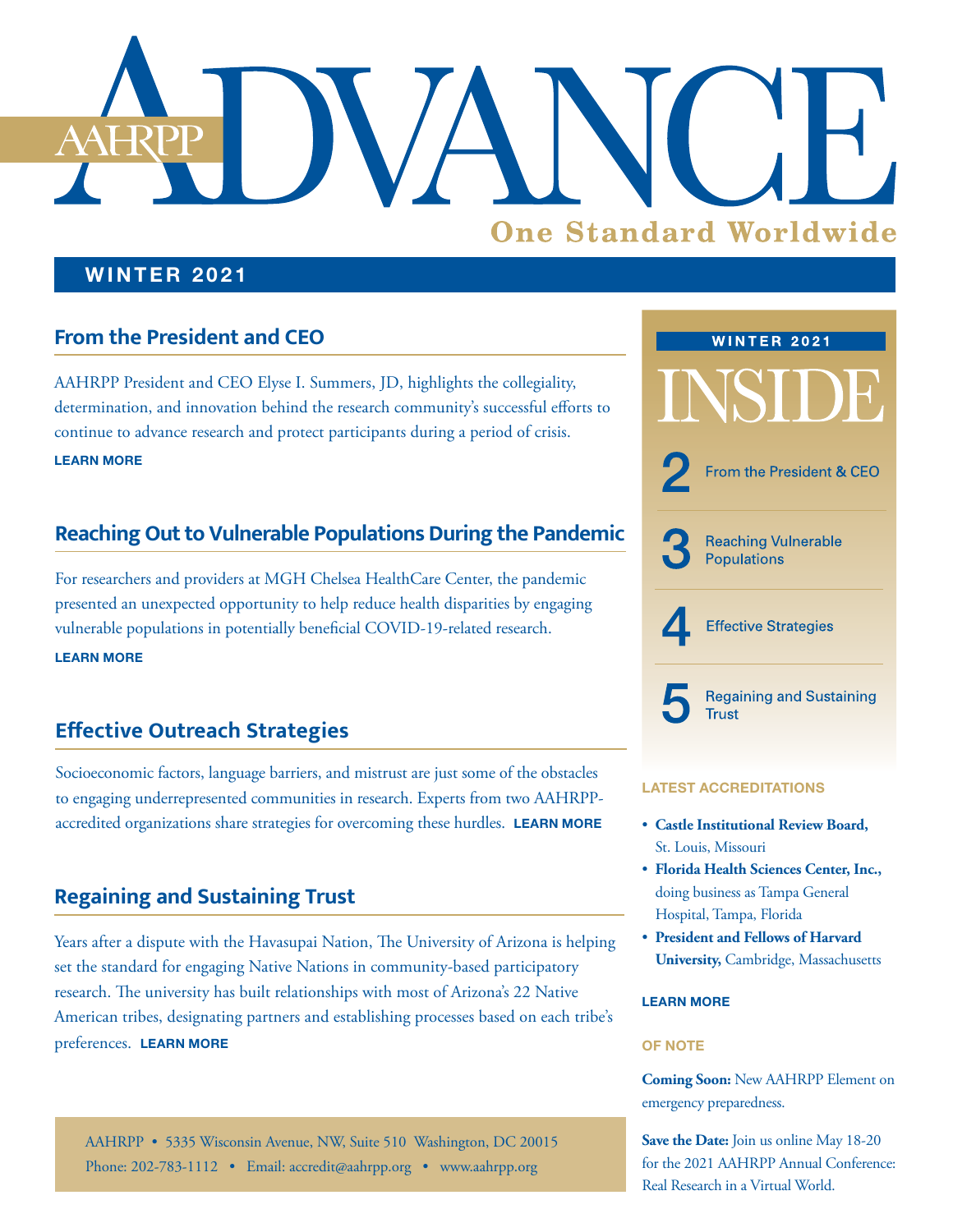# <span id="page-1-0"></span>**From the President and CEO**

# *Tackling Old and New Challenges Together*

It's been nearly a year since life as we knew it was upended by COVID-19. Few, if any, of us have escaped the concerns and anxieties of the pandemic. Many in the research community feel the added responsibility of tackling both the medical challenges of COVID-19 and the longstanding issue of inequitable access to breakthrough treatments and research.

As we have so many times in the past, AAHRPP and our accredited organizations are seeking solutions together. We know that our community is remarkable for its collegiality, determination, and innovation. During this period of crisis, we are tapping those strengths to continue advancing research, protecting participants, and helping ensure that everyone benefits from the results of high-quality, ethical research.



ELYSE I. SUMMERS, JD

This issue of *AAHRPP Advance* looks at a timely topic: community engagement and its role in addressing some of the disparities laid bare by the pandemic. We share the experiences and successful strategies of two accredited organizations— Mass General Brigham and The University of Arizona—that are building trust among vulnerable populations. Our February webinar, "The Importance of Community-Engaged Research: Examples of How to Implement AAHRPP Standard I-4," also addressed this issue, as will sessions at our annual conference May 18-20.

This year, the conference will be an online event. The theme, appropriately, is "Real Research in a Virtual World." Although the format will be new, attendees can still count on informative, thought-provoking presentations by some of the most respected experts in the research community. As in the past, AAHRPP will offer sessions for organizations that are pursuing accreditation or reaccreditation and will applaud the accomplishments of our newly accredited organizations.

It won't be the same as getting together in person, but it does offer an opportunity to "see" and interact with many of the colleagues we've been missing. The virtual event also is the latest example of the flexibility and responsiveness that are among AAHRPP's values.

From the start of the pandemic, we have acted quickly to adapt and better serve you. We issued guidance on HRPP responses to COVID-19, switched to remote site visits, and provided online resources, free of charge, for those seeking to attain accreditation. Soon, based on discussions with our learned colleagues, we will introduce a new Element in Standard I.1 to address the critical issue of emergency preparedness. That, too, will be covered during our annual conference.

On a final, joyful note, I want to call your attention to an AAHRPP milestone: the 20th anniversary of our founding in April 2001. So much has changed since then and, for the research enterprise, many of those changes have been for the better. We will highlight some of those accomplishments at a future date. For now, I want to emphasize how grateful we are to all of you for your contributions to our success and, even more, for your unwavering commitment to advancing research and protecting those who make it possible.

I look forward to seeing you at our virtual conference May 18-20.

Best,

Elepe J. to

Elyse I. Summers, JD AAHRPP President and CEO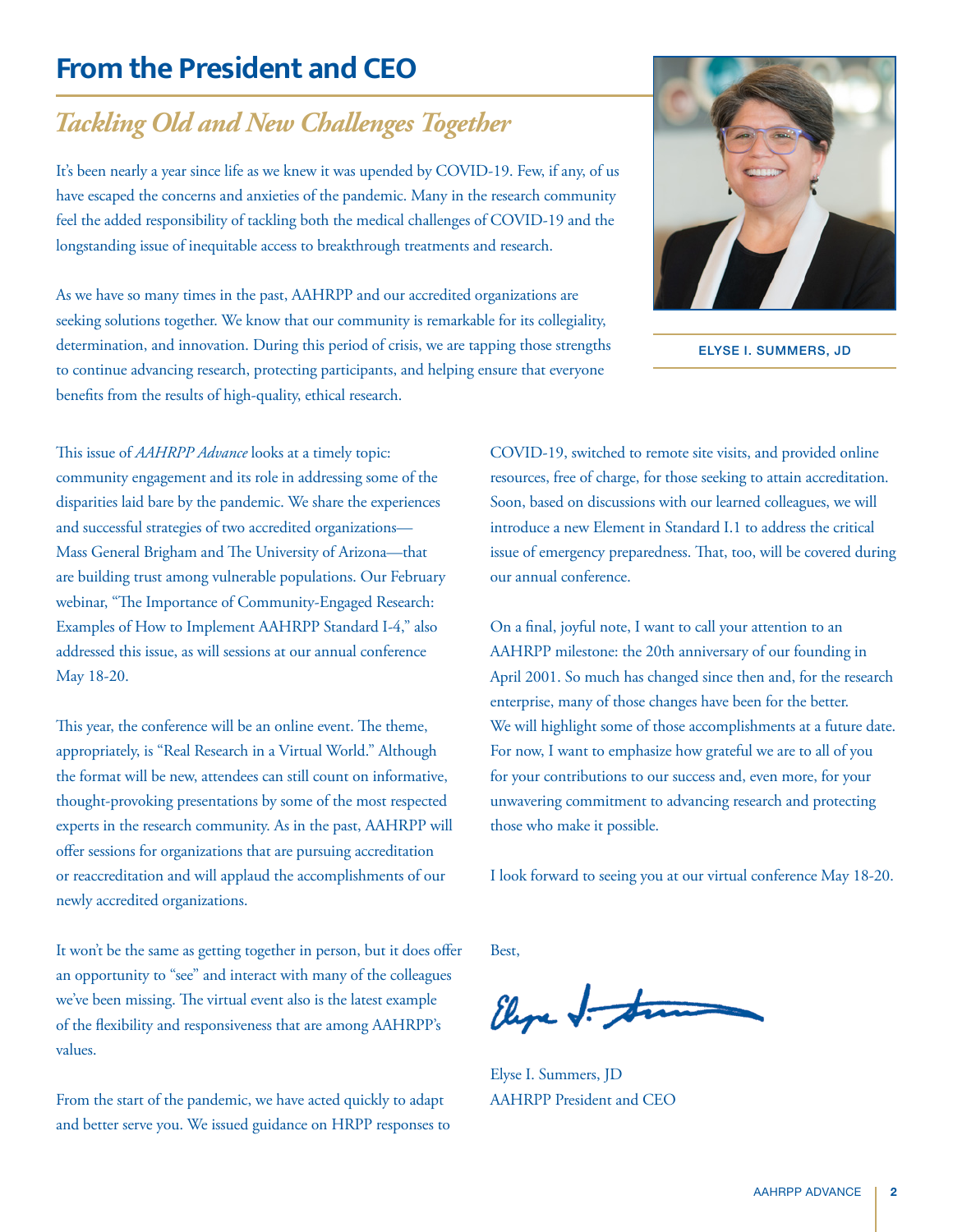### **TACKLING INEQUITY THROUGH COMMUNITY ENGAGEMENT**

<span id="page-2-0"></span>AAHRPP standards have always included a requirement that accredited organizations engage the community in research. That requirement has taken on new urgency during the COVID-19 pandemic. On almost every front—including infection and mortality rates, economic impact, and access to tests and vaccines—COVID-19 is disproportionately affecting vulnerable communities. These same communities also are the least likely to participate in research and realize the resulting benefits.

AAHRPP-accredited organizations remain committed to finding innovative, effective ways to engage and protect

vulnerable populations. In this issue of *Advance*, AAHRPP features two organizations' different approaches to community engagement: Mass General Brigham's work with underserved populations in Chelsea, Massachusetts, and The University of Arizona's efforts with Native Nations.

Both approaches highlight the importance of trust, outreach, respect, and collaboration. Both also illustrate the flexibility built into all AAHRPP standards—that enables organizations to customize their engagement efforts to meet the needs of different communities.

# **Reaching Out to Vulnerable Populations During the Pandemic**

For researchers and providers at MGH Chelsea HealthCare Center, the pandemic presented an unexpected opportunity to help reduce health disparities by engaging vulnerable populations in potentially beneficial COVID-19-related research.

The Mass General Brigham facility serves the City of Chelsea, a densely populated, largely immigrant community. Last spring, Chelsea was the epicenter of COVID-19 in Massachusetts. The city has remained a COVID-19 hotspot and has caught the attention of researchers eager to understand and mitigate the impact of the novel coronavirus, especially on underrepresented populations.

With support from Human Research Affairs at Mass General Brigham, the MGH Chelsea Community Research Program is helping facilitate COVID-19 studies while ensuring equity and cultural and linguistic appropriateness. Central to this effort is a new Advisory Board for Community Research, which integrates clinical specialists, healthcare administrators, and diverse community representatives.

The goal is to provide a timely pre-IRB review that balances the highest expectations for scientific and research excellence with respect for the diverse patient populations at MGH Chelsea. In other words: to meet the needs of investigators while enabling them to incorporate community concerns into COVID-19 study protocols.

"Our first commitment is to our patient population. At the same time, we want the research and investigators to be successful," says Julie Levison, MD, MPhil, MPH, FACP, Co-Director of the MGH Chelsea Community Research Program. She also is involved in other COVID-

19-related research efforts, including as a member of the Diagnostics Working Group of the Massachusetts Consortium of Pathogen Readiness. The multi-institutional research collaboration seeks to halt the spread of COVID-19 and create a rapid-response system to address future health crises.

### **An Invaluable Perspective**

Dr. Levison views the community members of the MGH Chelsea advisory board as "real-world experts who know the community and its neighborhoods. They live, breathe, and work in the environment and can comment from a perspective that others on the committee simply don't have," she says

That perspective can help researchers avoid missteps in a community where the language barrier can hinder



JULIE LEVINSON, MD

informed consent. More than two-thirds of Chelsea residents are Hispanic, and about 70% of families don't speak English at home.

In addition, their experience as immigrants has resulted in concerns about privacy, along with fear and mistrust of government and other officials. Employment in lower-income "essential" jobs creates another obstacle. Taking time from work to participate in research means bringing less money home for food and other necessities.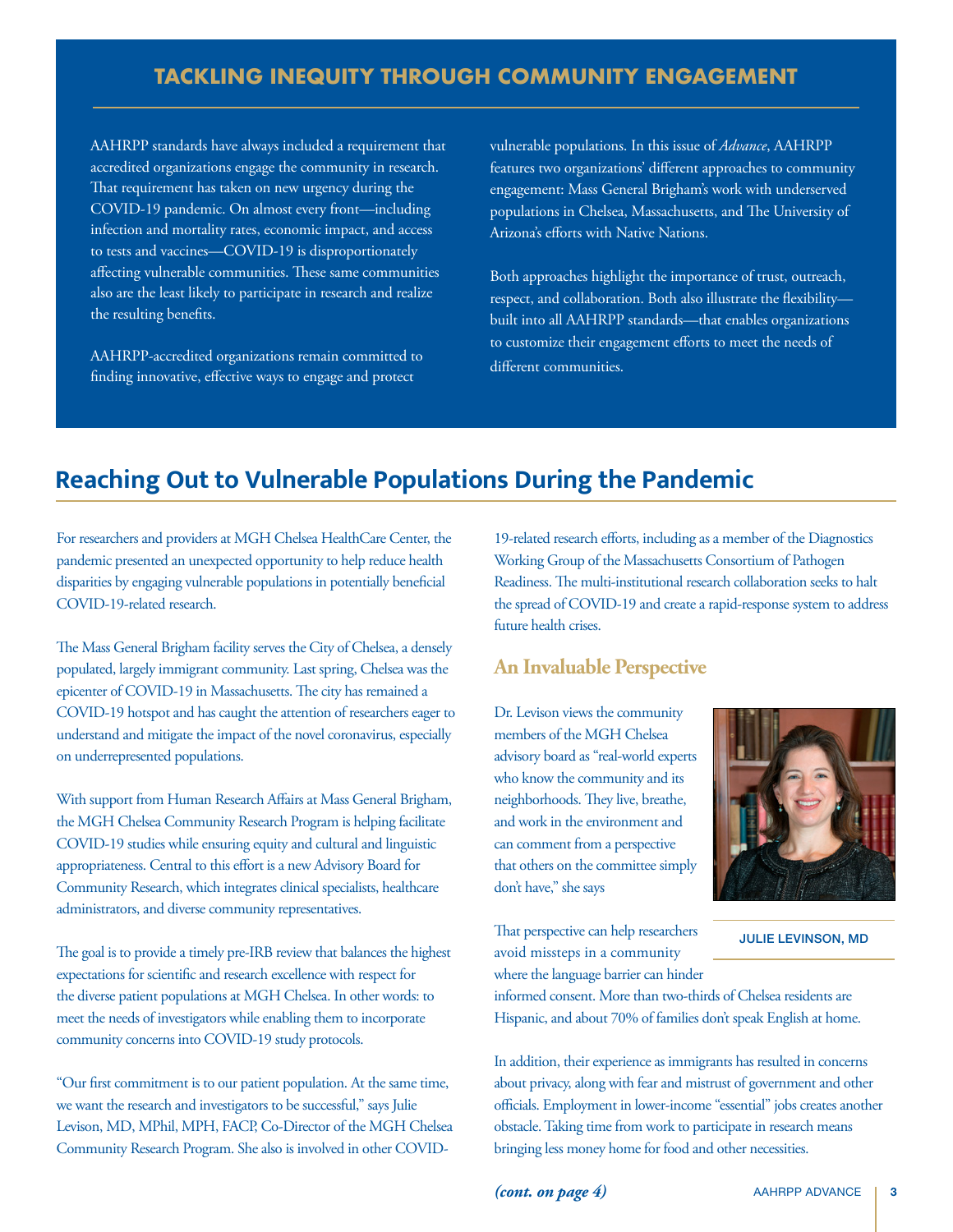# <span id="page-3-0"></span>**Reaching Out to Vulnerable Populations During the Pandemic** *(cont. from page 3)*

This economic hardship is "one reason research is often conducted in higher-resource places," Dr. Levison says. "In communities like Chelsea, where people's time is so valuable, investigators should be asking, 'What is the study giving back?'"

The answer, for COVID-19-related studies, is to advance science so providers at MGH Chelsea and elsewhere can better care for patients during a public health crisis. Longer term, the goal is to advance human health for all populations, including those in Chelsea.

Dr. Levison and her colleagues expect MGH Chelsea's advisory board to evolve and play a role in achieving that objective. For example, members could act as trusted liaisons between community organizations and researchers, or MGH Chelsea-based clinicians and investigators could serve as co-pilots with principal investigators from outside the community. Such relationships could aid in recruiting while ensuring that studies are well-suited to the community and contribute something in return.

The MGH Chelsea team has wanted a community advisory board since launching their Community Research Program six years ago. Now, they're determined to make the most of the board's potential.

"It's our COVID-19 silver lining," Dr. Levison says.

### **AAHRPP'S COMMUNITY ENGAGEMENT STANDARD**

### **STANDARD I-4: The Organization responds to the concerns of research participants.**

- **Element I.4.A.** The Organization has and follows written policies and procedures that establish a safe, confidential, and reliable channel for current, prospective, or past research participants or their designated representatives that permits them to discuss problems, concerns, and questions; obtain information; or offer input with an informed individual who is unaffiliated with the specific research protocol or plan.
- **Element I.4.B.** The Organization conducts activities designed to enhance understanding of human research by participants, prospective participants, or their communities, when appropriate. These activities are evaluated on a regular basis for improvement.
- **Element I.4.C.** The Organization promotes the involvement of community members, when appropriate, in the design and implementation of research and the dissemination of results.

### **EFFECTIVE OUTREACH STRATEGIES**

The pandemic has driven home the need to reach out to underrepresented communities so they, too, can share in the benefits of research. Yet challenges persist. Socioeconomic factors, language barriers, and mistrust are just some of the obstacles to engaging vulnerable populations in research.

How can researchers overcome these hurdles? For recommendations, AAHRPP turned to Mariette Marsh, MPA, CIP, CHPC, CHRC, Senior Director of Research Ethics and Quality at The University of Arizona, and Julie Levison, MD, MPhil, MPH, FACP, Co-Director of the MGH Chelsea Community Research Program. Both have extensive experience and success engaging underrepresented populations. Here are some of their suggestions:

**Do your homework.** Learn as much about the community as you can before reaching out. Are there conditions that make it difficult for community members to participate in research? Are there reasons—such as immigration status or prior negative experiences—for community reluctance to participate in clinical trials or other studies? What about cultural differences and expectations?

**Tap into established relationships.** Trust is fragile and takes a long time to build. Instead of approaching a community on your own, seek a community partner or colleague who already has a strong, positive connection to the community. A trusted ally can ease your introduction to the community, provide guidance, and help prevent misunderstandings and missteps that could derail the research.

**Take extra care with informed consent.** Be absolutely certain participants understand what the study involves and how the results will be used. Enlist translators, respected community members, and others who can anticipate community concerns so you can respond and, if necessary, adapt the study design.

**Be flexible and responsive.** If a community has concerns about your research processes, find ways to make adjustments. If you're unwilling to meet the community's needs, odds are community members will be unwilling to participate.

The process of community engagement requires patience and commitment, adjustments and negotiation. But the potential to extend the benefits of high-quality, high-impact research to all populations—is undeniable and extraordinary.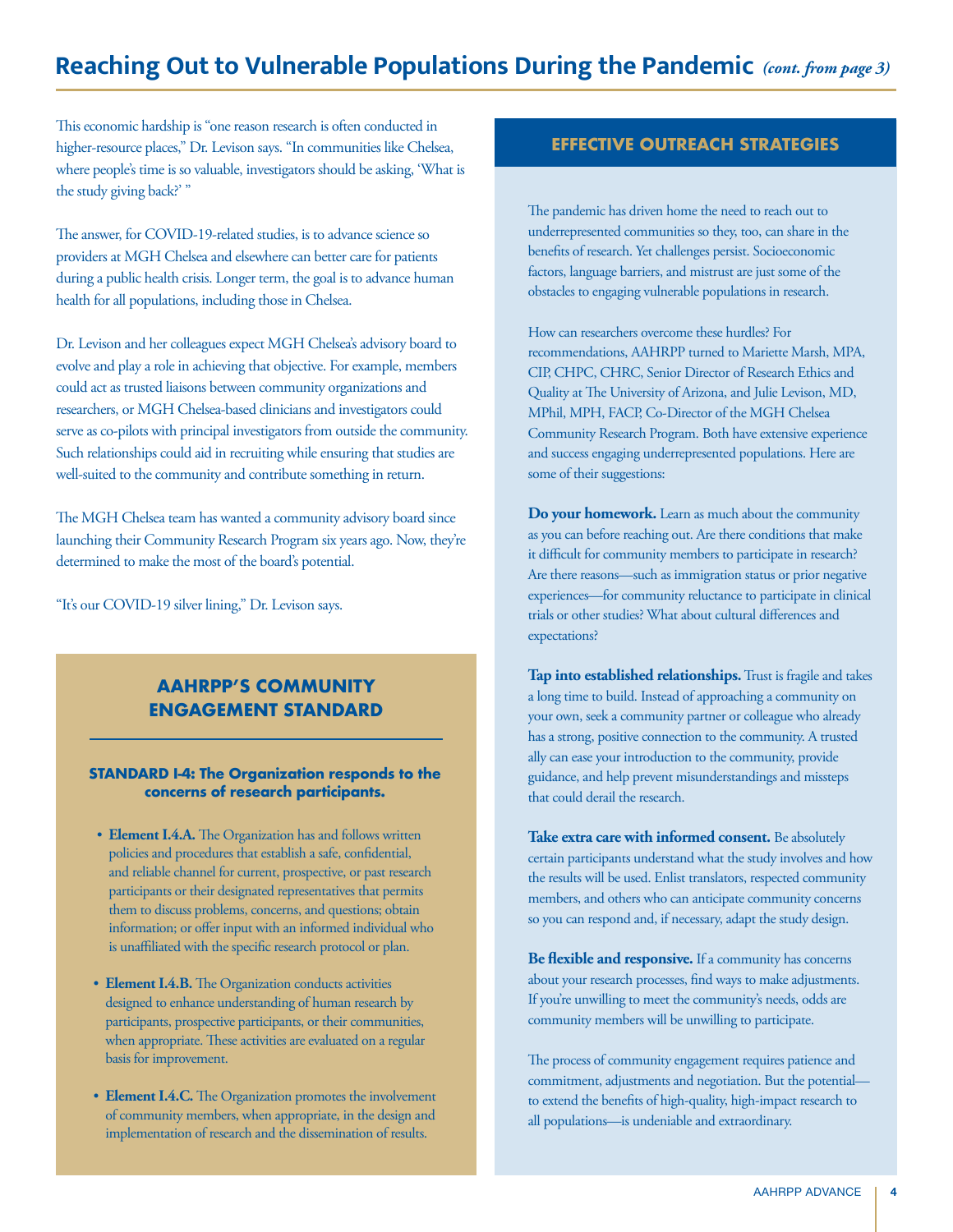# <span id="page-4-0"></span>**Regaining and Sustaining Trust**

When Mariette Marsh, MPA, CIP, CHPC, CHRC, joined the Human Subjects Protection Program at The University of Arizona (UArizona) in 2006, all research with the Havasupai Nation had been halted over a dispute between the tribe and another Arizona university.

Two years earlier, the Havasupai had filed suit against the Arizona Board of Regents, charging Arizona State University (ASU) with violations during research conducted in the 1990s. While the case was being litigated, the Havasupai banished all university personnel, including UArizona's Cooperative Extension agent, and banned all engagement and research affiliated with the Arizona public university system.

This punitive action extended to UArizona because the principal investigator in the ASU study had taken a new position with UArizona, bringing her research projects, confidential data, and biospecimens from the study with her.

Today, largely because of settlement terms reached in 2010, the ban has been lifted, and UArizona guidelines help set the standard for engaging Native Nations in community-based participatory research.

- UArizona now has comprehensive policies on issues that include tribal sovereignty and authority, consultation and cooperation, informed consent, and community risk-benefit assessment.
- The strengthened UArizona Native Peoples Technical Assistance Office, within the Office of Research, Innovation and Impact, regularly engages and collaborates with Native Nations throughout Arizona and is an invaluable resource for researchers and tribal communities.
- Tribal members serve on UArizona IRBs.
- A cabinet-level position, senior vice president for Native American advancement and tribal engagement, underscores UArizona leadership's commitment to fostering partnerships and opportunities for Native Nations statewide.

Behind these efforts is a heightened appreciation for the role of trust, respect, collaboration, and shared goals in ensuring effective, community-engaged research.

"We're a Research 1 and NIH All of Us institution. If we want the community to engage with us in research, we must do it in a respectful way," says Ms. Marsh, Senior Director of Research Ethics and Quality at UArizona.

"Building trust takes time and requires outreach," she adds. "But if you're willing to invest the time, see things from a different perspective, and accept that what you propose might be modified, the working relationships, collaboration, and research results can be fabulous."

### **The Importance of Accommodation**

Arizona is home to 22 Native American tribes, and UArizona has worked with most to designate partners and establish processes based on each tribe's preferences. UArizona also routinely consults with tribal leaders and informs them of research activity, even if it involves tribal citizens who live outside a reservation.

Out of respect and in recognition of tribal sovereignty, Ms. Marsh and her team have made visits to Window Rock, the seat of government and capital of Navajo Nation, more than four hours from UArizona. During one visit, UArizona team members and Navajo Nation representatives collaborated on better ways to work together, addressing tribal requests for assurances, concerns about oversight, and other issues.



MARIETTE MARSH, MPA

"Our work together takes a lot of time, communication, and negotiation—and it's time well spent because it alleviates concerns on both sides," Ms. Marsh says. "In the past, tribal nations felt we were coming to conduct research without notifying them. Now, we make sure to ask questions such as, 'Do you approve of this? Do you want to be part of it? Do you have any concerns?' That has really made a difference."

### **Widespread Applications**

UArizona relies on similar engagement efforts to reach out to other marginalized communities, including an underrepresented rural population and Hispanic and Latino communities.

The university is located in Tucson, where more than 40% of the population is Hispanic or Latino. In addition, UArizona is a Hispanic-Serving Institution, a designation reserved for colleges and universities where more than 25% of full-time undergraduate students are Hispanic.

UArizona IRBs include Latino and Hispanic members who review research that involves their communities. These Spanish-speaking members also assist with translations and help ensure that their community genuinely understands and consents to the research.

Outreach to Latino and Hispanic communities is rooted in the same goals and principles as efforts to engage Native Nations.

"You can extrapolate what we've done with tribal nations and apply it to any group," Ms. Marsh says. "Regardless of the community, the goal is to build trust—and the place to start is with the researcher or institution going into the community and genuinely engaging them."